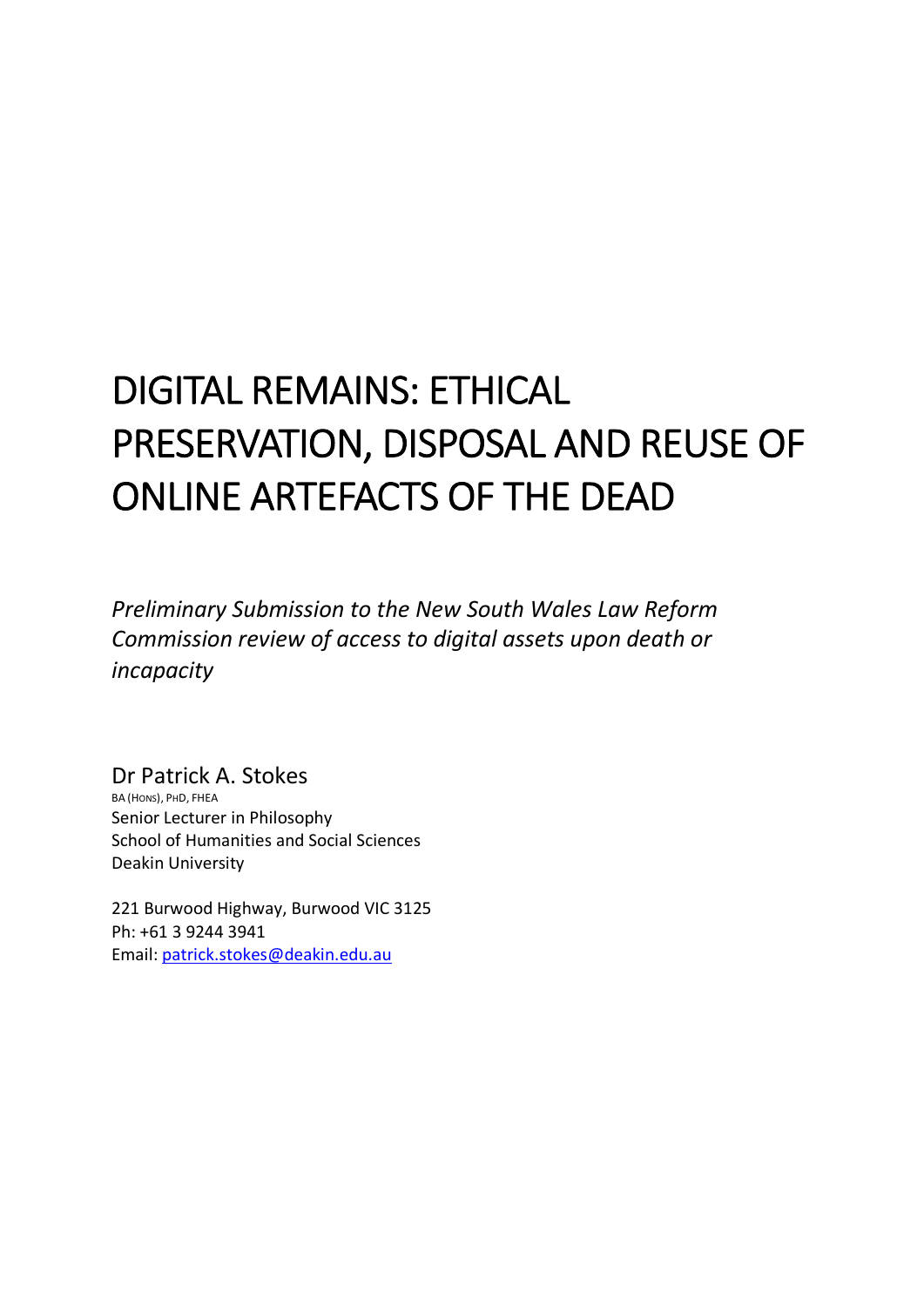## 1. Purpose of Submission

This submission draws on previously published and forthcoming research to identify emerging issues in the distribution, disposal, and reuse of the digital assets of deceased internet users for the Commission's consideration. The submission will not make comments upon the current operation of, or recommendations for specific amendments to, specific laws. Rather, it will provide suggestions for questions to be considered by NSWLRC in undertaking its review. It will also outline principles emerging in the literature that could usefully inform regulation of the use and disposal of digital assets.

### 2. Context

The management of 'digital remains' (Gibson 2014), the electronic artefacts left by internet users after they die, has been an emerging topic in sociology and cultural studies in the last decade. It has also presented an ongoing practical and legal problem for individuals, corporations, and governments around the world. However there has been relatively little attention paid to this topic by ethicists, while policy making has tended to be reactive and ad hoc, attempting to deal with challenges generated by new technologies after the fact.

To date, policy responses have often simply applied existing concepts of ownership or rights of disposal to digital assets, without recognizing and responding to the ways in which these differ from traditional (physical, financial, intellectual) assets. Such assets are typically straightforwardly heritable. However, the items that comprise our online lives increasingly do not fit within these traditional frameworks. For instance, many digital 'assets' are licensed rather than owned, in ways their pre-digital equivalents were not. Hence we can bequeath physical books, CDs and DVDs to our survivors, but not (typically) eBooks or music and video downloads from services like iTunes (Nansen et al. 2017). Many of our digital assets, unlike physical property, are also transferred without loss; hence 'data theft' doesn't actually deprive us of our data, for instance.

Moreover, as Luciano Floridi (2013), 2014) in particular has argued in the context of data privacy, analogies with physical assets miss the *constitutive* dimension of certain forms of information. Roughly, some forms of digital asset are not simply information *about* us but are partly constitutive of our identity. (Other types data, which Floridi calls 'detachable' data, are only contingently attached to our identities, such as our PIN or Tax File Number).

Perhaps surprisingly, a helpful analogy for understanding digital assets of the dead that have such a constitutive element is not with deceased estates, but with human remains. These are not understood as heritable property. Families do not inherit ownership of their loved one's body, but nonetheless have certain (highly regulated and circumscribed) rights of disposal. Reconceptualising certain classes of digital assets as *remains* instead of *property* changes our approach to how we should deal with these items.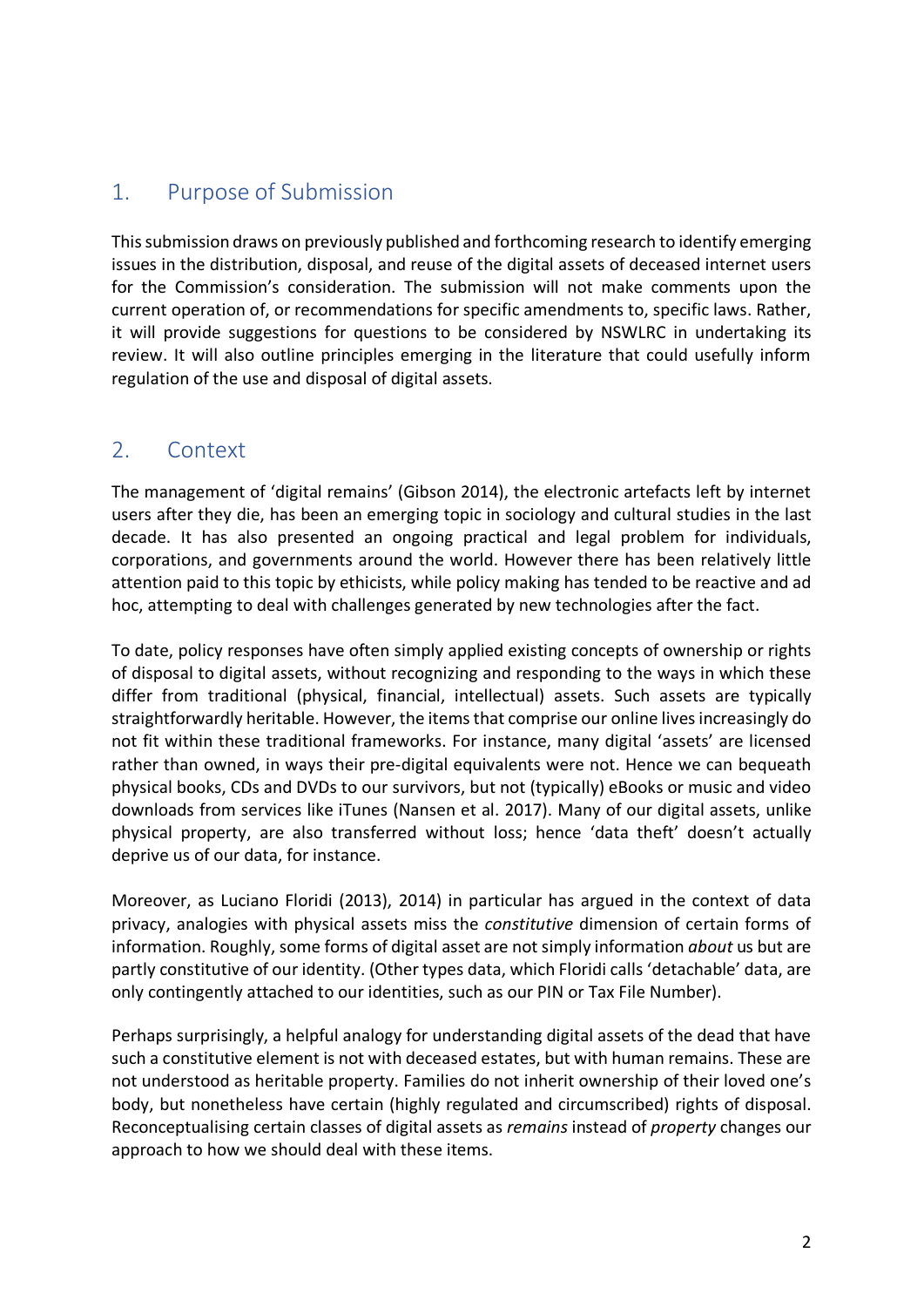### 3. Social Media Assets

I have argued previously (Stokes 2012, 2015, 2019) that social media profiles are one such form of 'constitutive' data. Increasingly, these profiles are a major part of how we are present in the world to other people. They provide for particular forms of 'telepresence' in the lives of others and extend our agency across space. The data that constitutes them is thus part of our personal identities in an important sense, albeit one that has not yet been fully articulated in the literature.

Findings in psychology and sociology (e.g. Kasket 2012; Brubaker et al. 2013; Kern et al. 2013; Ebert 2014) demonstrate that social media profiles increasingly play an important social role as sites of interaction and commemoration when social media users die. Profiles become places for communities to express their grief. Users continue to write on the 'walls' of the dead on Facebook, for instance, for months and even years after the person has died, usually addressing them in the second person ("We all missed you at Nanna's birthday today, wish you could see how big the kids are getting" etc.). Bereaved people sometimes report finding enormous comfort in the ongoing virtual 'presence' of the dead in social media. The poignant experience of the Ranaudo family is illustrative:

Amy Ranaudo confronted the digital afterlife of her brother Ben last year, when he became the 11th Australian to die in combat in Afghanistan. "He had a Facebook profile and that's where it started - that's where everyone went to express themselves."

Now, Ben Ranaudo's page has become a permanent memorial and meeting place, embraced by his family and friends as a place for him to live on. "Now I think it's therapeutic," his sister says. "It's brought him back to life a little bit, you can hear him laughing. It's something no one would have expected to happen. It's a way of immortalising him." (McMahon 2011)

These items have considerable importance as loci of remembrance and mourning for individuals and communities. I have further argued (Stokes 2015) that insofar as social media profiles are a virtual part of the person, there are pro tanto moral reasons not to delete them, even if these reasons can sometimes be outweighed by other moral considerations.

The legal ownership of these profiles is effectively determined by the Terms of Service of the relevant social network provider, but they are clearly not heritable goods. They do, however, present important challenges for the regulation of access and disposal of such assets. This is particularly the case in circumstances where surviving family members may disagree about whether and in what form these artefacts should be preserved, or when service providers may wish to delete a profile against the wishes of survivors. At present whether a deceased user's social media profile is deleted, left unaltered, or placed into a 'memorialised' state (where certain functions are no longer available and phrases are added to the user's name to make it clear they have died) is entirely a function of service provider policy and how bereaved families interact with these.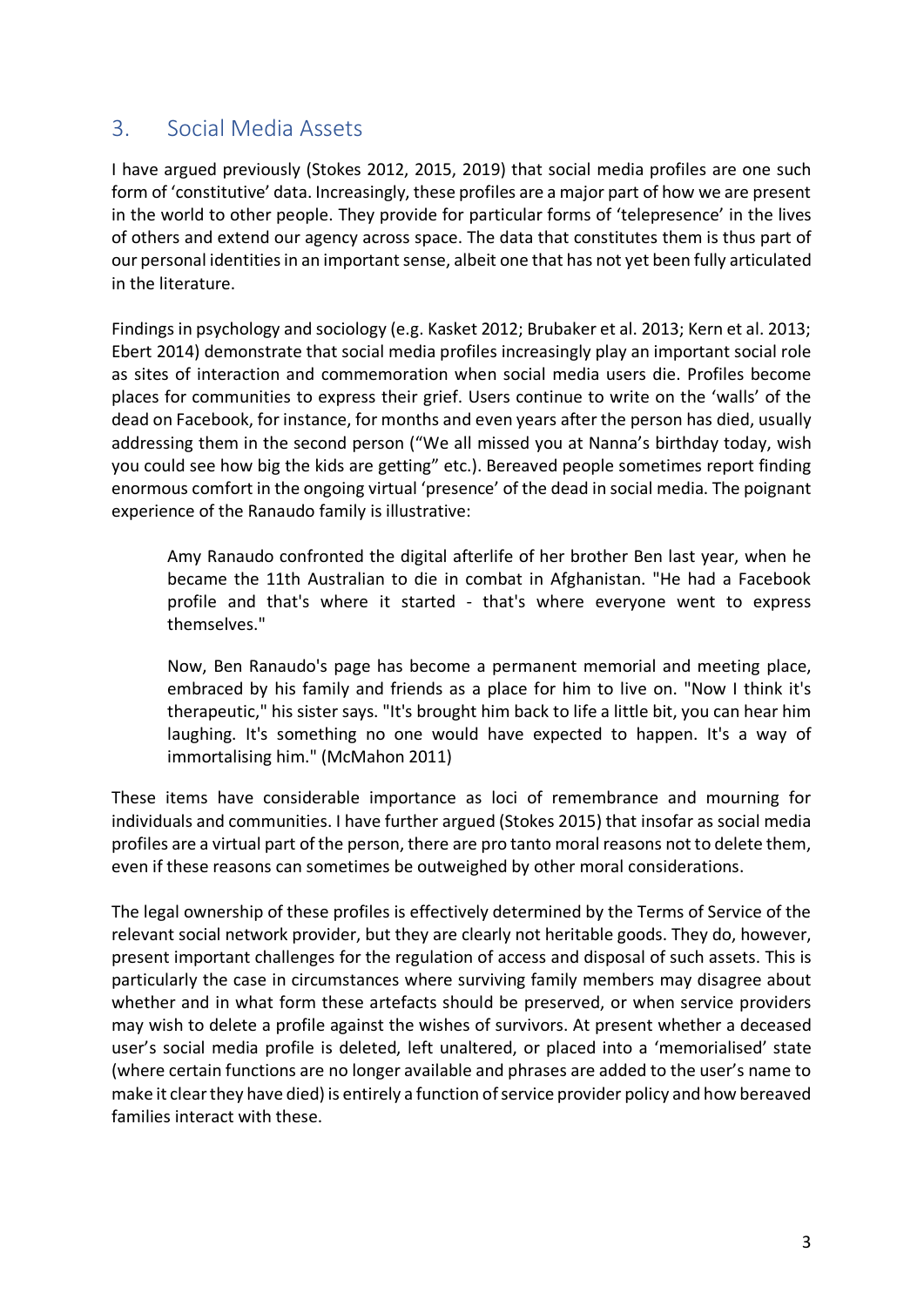In forthcoming work (Stokes 2019) I identify (non-exhaustively) four types of question that can be asked to help inform decisions on whether a given social media artefact has a claim to preservation:

- i) *Extent of Survival*: To what extent does the digital asset preserve content that is not available elsewhere in the online environment? (A relevant consideration here is that social media profiles may have a value as a *collection* over and above the value – sentimental, cultural, aesthetic – of the individual items therein).
- ii) *Depth of Phenomenal Presentation*: To what extent does the digital asset preserve the phenomenal presence – the look, sound, and communicative style – of the deceased user?
- iii) *Accessibility*: How large is the existing audience for that asset? Are other individuals caught up in the deceased's social media profile? What were the user's own pre-mortem privacy settings and preferences, and what weight should be given to these preferences now?
- iv) *Vulnerability to Overwrite*: To what extent can the profile be preserved in a way that preserves it? Ebert (2014) notes that the way in which users interact with social media profiles can tend to overwrite those profiles themselves; for instance, condolence messages on a Facebook 'wall' push the posts made by the deceased themselves off the front page and out of immediate visibility. How will duties of preservation and the needs of communities of mourning be balanced?

Questions the Commission may therefore wish to address are:

- **Who should have authority to determine whether and how a social media profile is deleted or memorialised? What will happen in situations where relevant stakeholders disagree?**
- **What weight will be given to the wishes of the deceased themselves in this process, and how will this be determined?**
- **Should there be a default, but defeasible, presumption against deletion?**

# 4. Reuse of Digital Remains by Third Parties

Memorialisation, however, is not the only use of digital artefacts that requires ethical, legal, and policy consideration. Another, deeply concerning emerging issue is the development of what Buben (2015) calls "Interactive Personality Constructs" (IPCs): artificial-intelligence driven systems designed to continue to interact with the living in a way that is qualitatively identical from the way a deceased internet user did while they were alive. In a typical IPC scenario, a platform uses information supplied to it, such as the dead person's social media traces to inform an Artificial Intelligence (AI) system which will be able to answer questions put to it in a way that mimics how the dead user spoke while alive.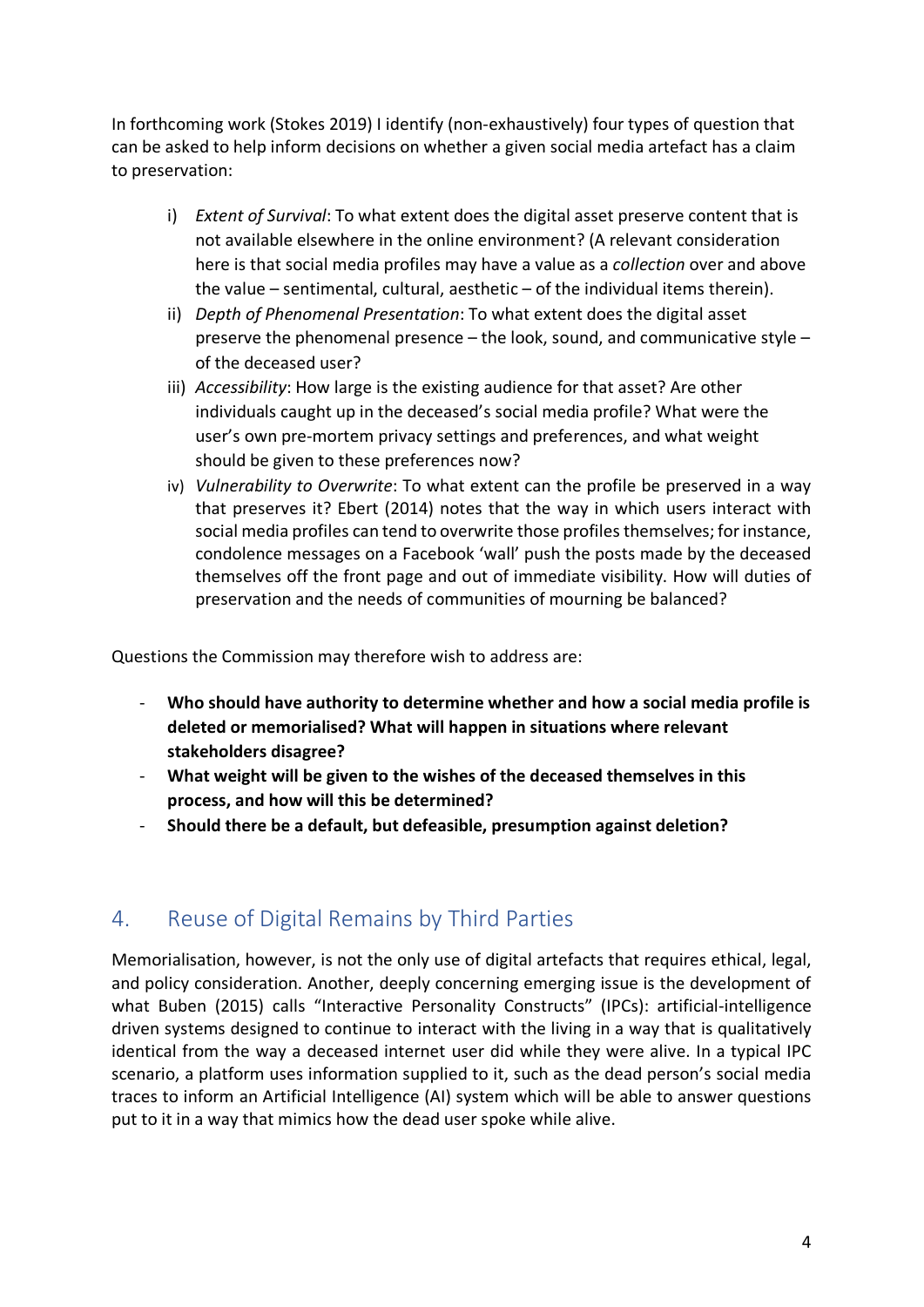While there has been some discussion of this technology over the last decade, for most of this period the technology has been largely theoretical. Various start-ups have attempted to 'animate' the dead in this way, such as 'Virtual Eternity,' 'Eternime' and the Twitter-based 'Lives On' ("When Your Heart Stops Beating, You'll Keep Tweeting"), but with generally underwhelming results.

Recently, however, there have been reported advances in the uses of artificial intelligence to operate text-based 'chat bots' that replicate the conversation style of a deceased person, based on their online messaging while they lived (Newton 2016). As 'bot' technology both improves and becomes more familiar as part of the 'onlife' (Floridi 2015) environment in which the online/offline distinction is increasingly dissolved, it is not difficult to envisage such technology becoming more widespread and more effective in future.

Such technologies raise serious ethical questions, which in question pose challenges for policy makers. Are these technologies a form of exploitation of the dead, as Buben (2015) warns? Do they violate the rights of either the living or the dead (assuming the dead can have rights or interests, a topic of ongoing and active debate in the philosophy of death)? Are these simply techniques for memorialisation, or are they in fact an attempt to replace the dead?

Questions the Commission may therefore wish to address are:

- **Whether such remediating of online materials of the dead should be subject to regulation;**
- **Who has the right to determine whether digital remains can be used in these ways, under what conditions, and for how long?**
- **Whether survivors or other interested parties should have control or veto over the use of such materials, and under what conditions;**
- **Which materials should be available for such purposes and who retains ownership of such materials under these circumstances;**
- **Whether some uses of this technology (for instance in remediating the dead in racist, sexist, pornographic or otherwise offensive contexts) should be permitted, regulated, or banned.**

## 5. Conclusion

The issues raised in this submission point towards a number of avenues of inquiry for policymakers working in this area. The submission is not meant to be exhaustive, but to indicate where some important emerging questions lie to facilitate further discussion. I am happy to provide any further information or context NSWLRC might find useful.

## 6. Acknowledgements

Part of the research informing this submission was funded by Faculty of Arts and Education Research Development Grant from Deakin University, 2014.